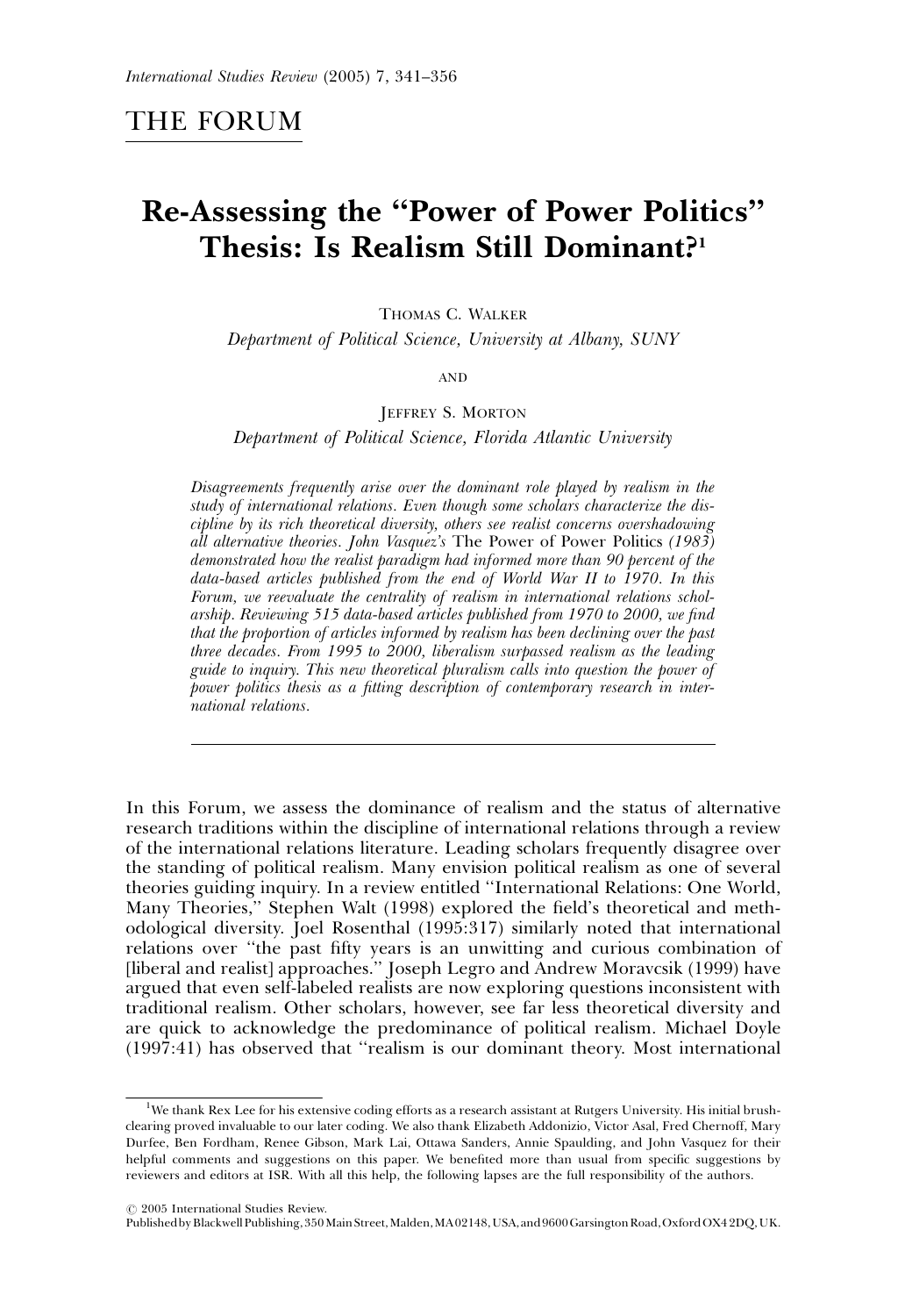relations scholars are either self-identified or readily identifiable Realists.'' Kenneth Waltz is perhaps the most determined champion of political realism. Asked about the viability of alternative theories to neorealism, Waltz (1998:383) responded: "I wish there were. I just don't know of any other theories." For Waltz, realism towers over all other theoretical frameworks in international relations.

The question of realism's dominance may be more consequential than prevailing in an academic popularity contest. If realism does indeed constitute the dominant, self-contained, self-regulating Kuhnian paradigm, for which theoretical alternatives are rare, critical scholarship may diminish. Thomas Kuhn (1970:24) asserted that when one paradigm dominates, scholars are ''intolerant'' of alternative theories and choose to work closely within the dominant framework. He referred to this practice of concentrating on small pieces of the larger paradigmatic puzzle as ''normal science.'' Critics of Kuhn, led by Karl Popper (1970, 1994), have long noted how the drift toward one dominant theoretical framework tends to impoverish inquiry by limiting both scholarly vision and problem-solving skills.

In line with this Popperian critique, several international relations scholars have pointed to possible dangers posed by realism's dominance. In one scathing polemic, Richard Ashley (1984:258) asserted how the discipline's heavy reliance on realism ''neuters the critical faculties . . . limits rather than expands political discourse [contributing to] an ideology that anticipates, legitimizes, and orients a totalitarian project of global proportions.'' Michael Banks (1990:58) has claimed that realism's dominance forges a narrow discipline that is ''intellectually totalitarian'' and largely bereft of ''the humanism and breadth of the classic writers.'' For Banks, realism's monolithic position unjustifiably diminishes alternative theoretical viewpoints and consolidates research along one narrow and rigid track.

Questions over the extent of realism's influence on scholars and scholarship are therefore central to any serious reflection on the past and future of the field of international relations. Yet few have addressed these questions in a sustained and rigorous manner. One exception is the work of John Vasquez (1979, 1983, 1997, 1998), who has provided the most convincing statement of realism's dominance in the study of international relations. Vasquez (1983) reported that over 90 percent of the data-based studies in international relations from the end of World War II through 1970 were anchored by a realist theoretical orientation along the lines of Hans Morgenthau's (1948) Politics Among Nations. Vasquez's findings stand as a widely recognized ledger of realism's dominance in international relations research.

In the most recent edition of The Power of Power Politics, Vasquez (1998:183) reasserts that research over ''the past fifteen to twenty years has convinced me more than ever of the tenacity of the [realist] paradigm's grip on scholars, especially in the United States, and of the need to abandon it as a guide to both theory and practice.'' Although rich with insight on recent theoretical developments, missing from this second edition of his book is a systematic update of data supporting the continued dominance of realism. Instead, Vasquez relies on the work of Waltz (1979) and a few other leading scholars to demonstrate realism's continued dominance. With such a small sample size, realism's standing over the past 30 years remains open to question.

The purpose of this Forum is to assess realism's position in international relations scholarship from 1970 to 2000. Like Vasquez, we concentrate on reviewing databased articles that are characterized by their use of large-N, quantitative data sets; by their explicit and operationalized variables; and by their transparent and parsimonious hypotheses—all of which facilitate reliable coding. Rather than using a bimodal, realist/nonrealist typology as Vasquez has done, we classify these articles along four distinct dimensions: realist, liberal, three-cornered fights, and other. Based on a review of 515 articles, our results suggest that realism has declined dramatically as a guide to data-based research. Indeed, between 1995 and 2000, liberalism surpassed realism as the leading guide to research. In our conclusions,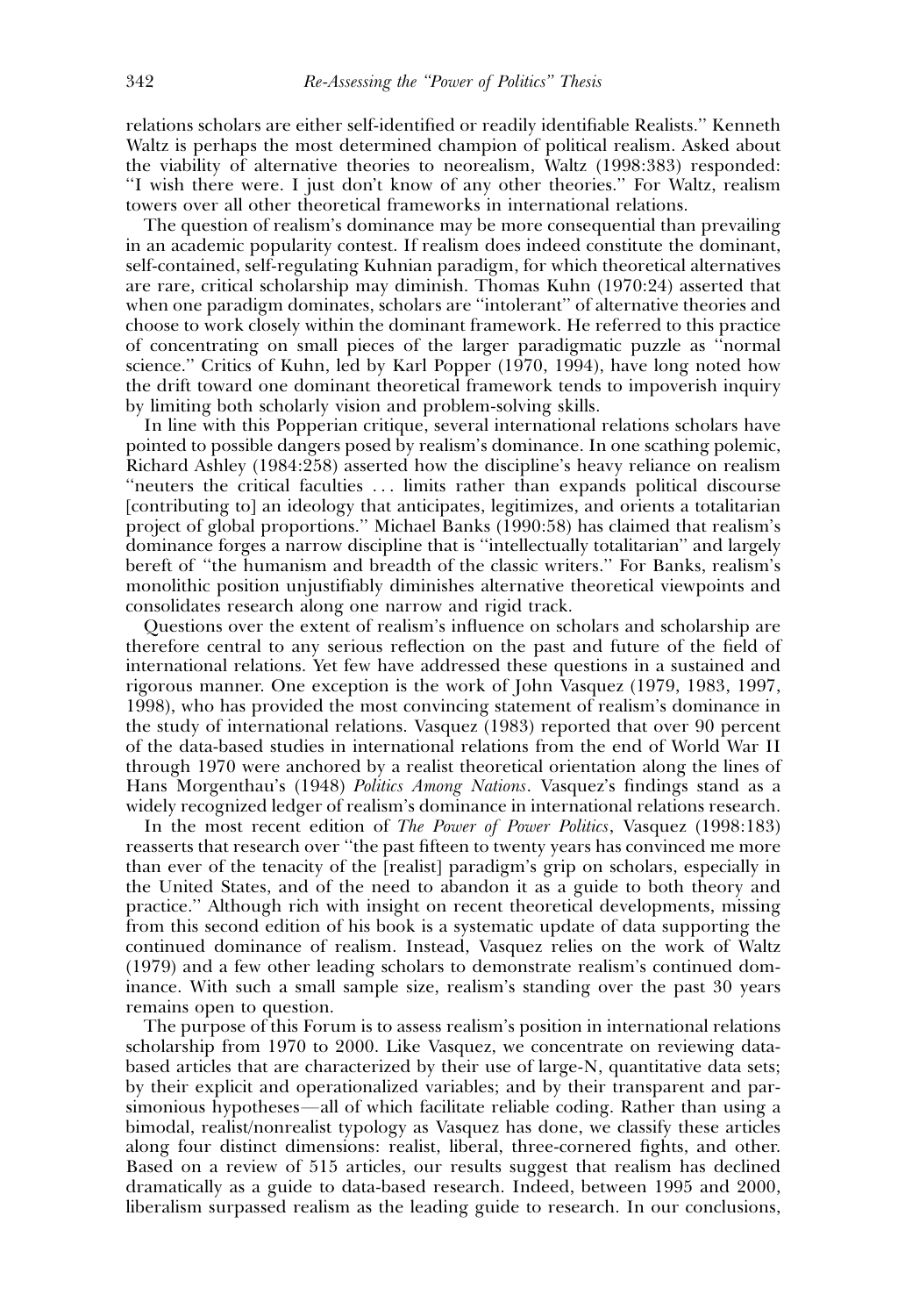we discuss some of the implications this new theoretical pluralism has for the study of world politics.

# Revisiting Vasquez

Vasquez's (1979) study, entitled ''Coloring It Morgenthau: New Evidence for an Old Thesis on Quantitative International Politics,'' was the first thorough examination of realist dominance in international relations. Ironically, this appeared in the *British Journal of Political Science*—far removed from the data-based research addressed in the study. Four years later, Vasquez offered more extensive evidence of realism's dominance in his book The Power of Power Politics: A Critique. In these early works, Vasquez (1979, 1983) demonstrated how core realist concerns had influenced concept formation, data-making efforts, and hypothesis testing in the vast majority of quantitative studies in international relations.

In assessing the literature, Vasquez (1983) relied exclusively on an inventory of quantitative, data-based articles on international politics compiled from Susan Jones and J. David Singer's (1972) abstracts of data-based research. Jones and Singer compiled and abstracted 158 data-based articles and book chapters published before 1970. By relying on this compilation, Vasquez (1983:158) restricted his study to ''behavioral research, that is, research defined as descriptive, or correlational/explanatory analysis that uses data.'' As we observed above, data-based studies are identifiable by their use of large-N, quantitative data; by their explicit hypotheses; and by their transparent and reproducible findings. From the 158 articles abstracted by Jones and Singer, Vasquez coded individual hypotheses as either realist or nonrealist in their theoretical orientation. He identified realist hypotheses by three features recurrent in Morgenthau's (1948) Politics Among Nations, namely, the primacy of the state, struggles for power between states, and a clear divide between domestic and international politics (that is, a focus on order versus anarchy).

Vasquez found that the realist paradigm had generated the overwhelming majority of hypotheses tested in data-based work during this time period. Based on the Jones and Singer abstracts, Vasquez (1983:170) demonstrated that more than 94 percent of the independent and dependent variables used in data-based tests up through 1970 were rooted in the realist paradigm. Very few of these hypotheses, however, yielded significant findings. Vasquez (1983:202) concluded that ''the realist paradigm produced only 48 scientifically important findings out of 7,158 realist hypotheses tested from 1956 to 1970.'' Realist hypotheses, according to Vasquez, have consistently failed to be empirically corroborated. He also pointed out that nonrealist hypotheses were far more likely to be statistically significant. In other words, when theoretical frameworks other than realism guided inquiry, there was a higher likelihood of success. According to Vasquez, the discipline's adherence to realism is the primary culprit for the persistent shortcomings in data-based work not the use of a large-N, statistical methodology. The robust finding on the democratic peace, a liberal hypothesis, further underscores how the theory and not the method may well be responsible for the comparative dearth of realist findings in early data-based research.

Perhaps the most widely noted of Vasquez's work is his critique published in the American Political Science Review in 1997. Following the lines of his earlier works, he charged that neorealism has not only dominated recent research but has also been a ''degenerative'' guide for international relations scholarship. He supported his point by examining the influence that Waltz's (1979) neorealist proposition on balancing has exercised on the field and observed how little empirical corroboration this proposition has enjoyed. The article sparked lively responses from Waltz (1997) and other leading realists.

The most recent and comprehensive statement of Vasquez's thesis is found in the second edition of his *The Power of Power Politics* published in 1998. Most of the first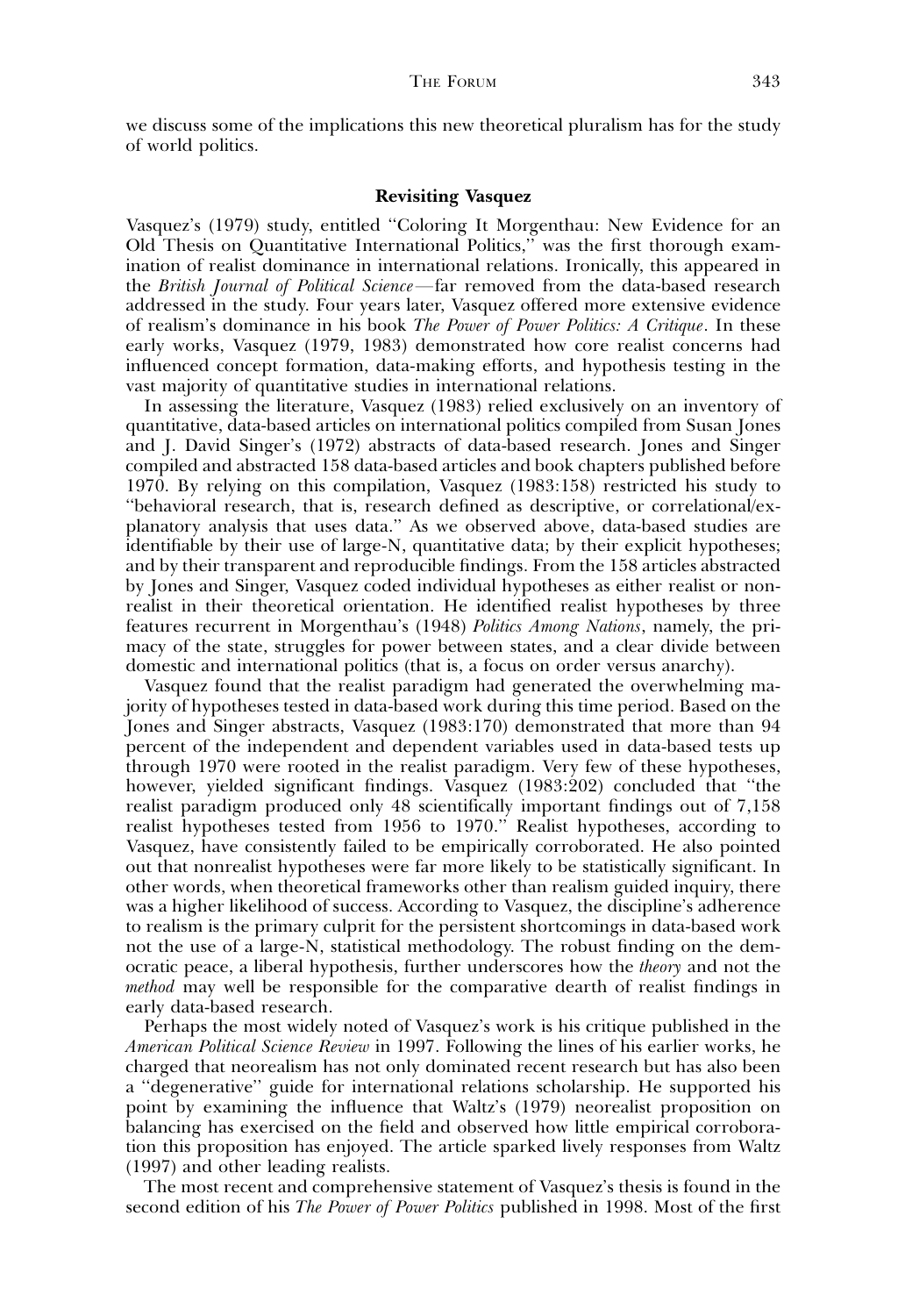edition's text is kept in tact but several new essays on neorealist works from the 1980s and 1990s are added to document realism's continued dominance. No effort is undertaken to update the data on quantitative studies that were coded in the first edition. Instead, Vasquez claims that the recent work of Kenneth Waltz (1979), Robert Gilpin (1981), Stephen Walt (1987), and John Mearsheimer (1990) demonstrates realism's continued dominance as well as the degenerative nature of the realist research program in a Lakatosian sense. Although these works are central to the discourse in international relations, they may not be fully representative. Walt (1997:934) refers to Vasquez's (1997) critique as ''a classic illustration of the hazards of small sample size.'' In spite of limited analysis of recent research, Vasquez's second edition remains the most systematic study of realism's dominance in the field of international relations even though the rigorous measurement of such dominance ends in 1970.

Vasquez's findings have been cited and discussed by a diverse group of scholars with a variety of methodological temperaments. For a sample of the various scholars citing Vasquez, see James Rosenau (1984), Bruce Bueno de Mesquita (1985), John Burton and Dennis Sandole (1986), Zeev Moaz (1989), Charles Kegley (1993), Frank Wayman and Paul Diehl (1994), Michael Doyle (1997), Waltz (1997), Michael Nicholson (1998), K. J. Holsti (1998), Brian Schmidt (1998), Michael Brecher (1999), Steve Smith (2001), and Fred Chernoff (2004). On its dust jacket, Singer lauded Vasquez's first edition as ''a very useful examination of our discipline's intellectual history and development [that] will fill a major gap in the literature.'' Perhaps the warmest reception came from nonquantitative scholars in Britain. From the London School of Economics, Michael Banks (1985:215) pronounced the book ''an obvious classic,'' referring to Vasquez as ''a scholar's scholar, a source of authoritative reference.'' Banks (1985:220) also claimed that Vasquez's text may be ''the most important single work to have emerged from the behavioral movement in international relations.'' Vasquez's findings are frequently used to demonstrate realism's postwar dominance and as evidence of the so-called ''intellectual imperialism'' perpetuated by realist scholars (Smith 2001). However, because his systematic measurement ended in 1970, updated evidence of realism's dominance is necessary to sustain these claims. To this task we now turn.

# Selecting Cases: 515 Data-Based Articles

To compile a list of data-based articles from 1970 to the present, we began with those abstracted by Gibbs and Singer (1993). This volume was a follow-up to that of Jones and Singer (1972), which, as we observed earlier, provided the articles for Vasquez's original study. Between 1970 and 1991, Gibbs and Singer (1993:6) report the publication of 289 data-based articles testing hypotheses on world politics and note that these studies ''produced, or used, data-based descriptions of and/or attempts to explain the behavior, conditions, or events in the international system.'' The use of systematically collected data was the key for inclusion of a study in the Gibbs and Singer compilation as it was for Jones and Singer (1972). In effect, both sets of abstracts focused on studies that involved large-N, quantitative data sets; the operationalization and measurement of variables; and explicitly stated hypotheses regarding questions inherent to the relations among states.

Even though Gibbs and Singer provide us with the best selection of articles to update Vasquez, their abstracting ended in 1991. To extend the time period closer to the present, we compiled data-based articles for the years 1992–2000 published in four international relations journals: the International Studies Quarterly, International Organization, World Politics, and the Journal of Conflict Resolution. These particular journals were selected because of their recent ranking by US political scientists as the four leading international relations journals in terms of impact, evaluation, and familiarity (see Garand and Giles 2003:296). These four journals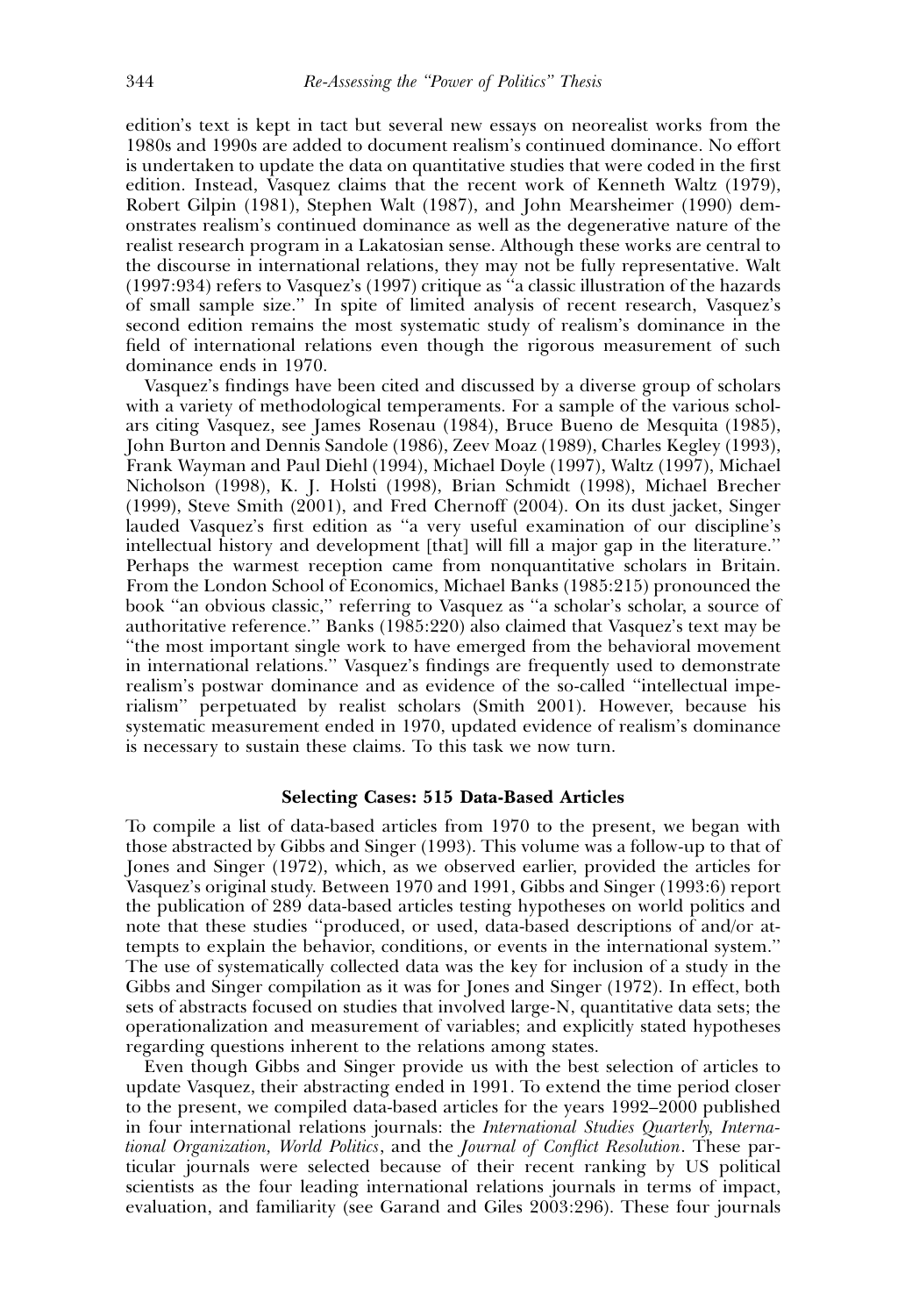also provided the lion's share of articles compiled by Gibbs and Singer. Indeed, the Journal of Conflict Resolution and the International Studies Quarterly provided the largest number of articles for the Gibbs and Singer abstracts, 68 and 48, respectively. In reviewing the articles in these four prominent journals, we identified 226 data-based pieces on world politics for the years 1992–2000.

Our exclusive focus on data-based studies means that we have not included in this evaluation of the dominance of realism research using case studies, constructivist-oriented articles, or pieces involving formal or mathematical models. Indeed, we recognize that realist concerns over the balance of power have been explored with formal models (Niou, Ordeshook, and Rose 1989) and that formal models have also been used to explore liberal concerns in studies of the democratic peace (Bueno de Mesquita et al. 1999). Moreover, Samuel Barkin (2003) has pointed out that constructivism is as compatible with realism as it is with liberalism. In fact, as James Fearon and Alexander Wendt (2002:52) have proposed, both rationalism and constructivism are ''fruitfully viewed pragmatically as analytical tools, rather than as metaphysical positions or empirical descriptions of the world.'' Efforts to systematically compare approaches like constructivism and formal modeling to descriptive theories such as realism and liberalism leads to confusion. As guides to research, both realism and liberalism—as theories—provide testable propositions and predictions concerning how the world supposedly works; case studies, constructivism, and formal modeling—as *analytical tools*—are distinct from descriptive and predictive theories.

Even though incorporating articles taking these approaches would certainly have shed more light on the theoretical trends we are interested in assessing, like Vasquez, we restrict this paper to data-based studies. We do so for several reasons. First, studies involving purely formal models or a constructivist orientation are largely absent for the early years of the time period we are exploring. Moreover, the number of case studies has gradually declined over the same period (Sprinz and Wolinsky-Nahmias 2004:15). Second, and more pragmatically, data-based articles are easier to classify. With explicit hypotheses and operationalized data, such articles provide a certain parsimony that ensures reliable coding. Third, we rely on data-based articles because of the precedent set by Vasquez (1983). Because he concentrated exclusively on classifying data-based articles, for the sake of some crude comparability we look to articles using the same approach. Although we realize that our choices mean that this examination falls short of a comprehensive survey of research in international relations, the 515 data-based articles that we found provide us with better evidence of realism's dominance than the relatively few neo-traditional realist works selected by Vasquez (1998) in his second edition.

Although we adhere to Vasquez's emphasis on data-based articles, we diverge from his coding procedures. Rather than examining each individual hypothesis in an article, we evaluated the general theoretical tenor of the articles. This decision constitutes a compromise between the two extremes pursued by Vasquez in the two editions of The Power of Power Politics. In the first edition, Vasquez (1983) coded every hypothesis in 158 data-based studies. In the second edition (Vasquez 1998), he relied on only a few influential works to draw inferences regarding realism's continued predominance. Given the growth in data-based work since 1970 (see Sprinz and Wolinsky-Nahmias 2004), coding individual hypotheses in 515 databased studies would have been an enormous undertaking. Even Vasquez (1998:1) notes that a true update of his first edition ''would require an immense effort and is certainly worth doing, but it is not clear that this sort of additional evidence would change anyone's mind about the argument [that is, the continued dominance of realism].'' However, relying on a handful of studies to demonstrate continued realist domination, as Vasquez (1998) did in his second edition, is not the only solution. We, therefore, pursue a more extensive survey than Vasquez's (1998) reliance on a few neo-traditional studies. And compared with Vasquez's (1983)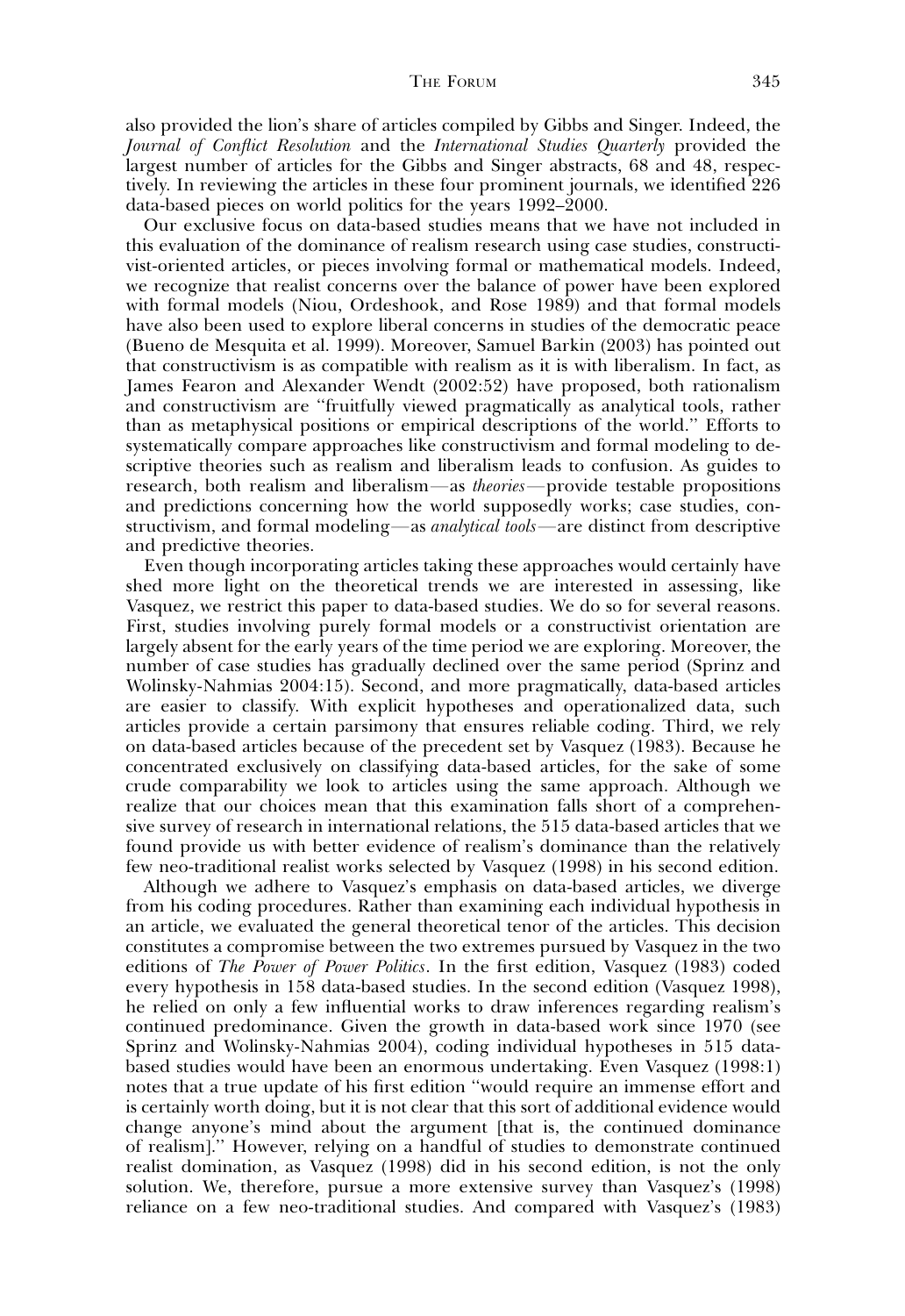survey of 158 data-based studies, our survey of 515 articles provides a more extensive sampling of research—but one less intensive in terms of detail. Still, with our 515 observations of data-based studies from 1970 to 2000, we can better assess the continued dominance of realism in international relations.

### A Refined Typology

A second important divergence from Vasquez is related to the typologies we each use. Whereas Vasquez relied on a bimodal typology of realist versus nonrealist hypotheses, we expand the typology to four categories: realist, three-cornered fights, liberal, and other. This refined typology allows us to evaluate theoretical trends in the field in a more nuanced manner. Given that each category in this typology diverges from Vasquez, a detailed description of the criteria for inclusion and specific examples are in order.

# Realist Articles

When considering an article to be realist in orientation, we adhered to the broad criteria used by Vasquez. Relying on the central concerns of Morgenthau (1948), Vasquez (1983:26–31) highlighted the importance of states as actors and their struggles for power. Vasquez (1983:18) also maintained the ''sharp distinction between domestic and international politics'' as a third essential element of the realist paradigm in international relations. These three concerns constitute the core of realist theory and served as our focus for coding articles as realist.

Many articles with a realist orientation measure the material capabilities of states and how these capabilities influence behavior in the international system. Such studies often concentrate on questions regarding the balance of power, polarity, and how the distribution of power in the international system is associated with conflict. Examples of these studies from across the three decades (1970–2000) include Cynthia Cannizzo's (1978) effort to track changes in capabilities between major powers, Henk Houweling and Jan Siccama's (1988) study of power transitions and war, and Edward Mansfield's (1993) research measuring power concentration in the international system. Each of these examples addresses some aspect of how distributions of power can affect levels of international conflict—one of the central concerns of political realists.

Realist studies also include those exploring realpolitik foreign policy approaches (that is, those in which states wield material capabilities to influence the behaviors of other states). Many of these involve the examination of the use of coercion like Robert Mandel's (1986) study of the effectiveness of gunboat diplomacy. Others assess how material capabilities influence the success of deterrence (Huth and Russett 1984). Also included are studies measuring the efforts of one state to influence a client state by allocating foreign economic or military aid (Rai 1980). Because this type of research tracks efforts to use material capabilities to achieve realpolitik ends, they fit within Morgenthau's (1962) discussion of foreign aid as another way of using power in the international system. We also included in the realist category studies of foreign policy substitutability that explored the multiple power resources states have at their disposal (see Morgan and Palmer 2000). Even though such studies do not address systemic capabilities, they still fit neatly within the realist tradition forged by Morgenthau.

A final set of realist articles included in this category were those descriptive of trends in the international system that are especially relevant to realists. One example of the latter is Bueno de Mesquita's (1975) study of changes in polarization. Although largely descriptive, this article revolves around a variable—the distribution of power in the international system—that is of interest primarily to scholars working within the realist tradition.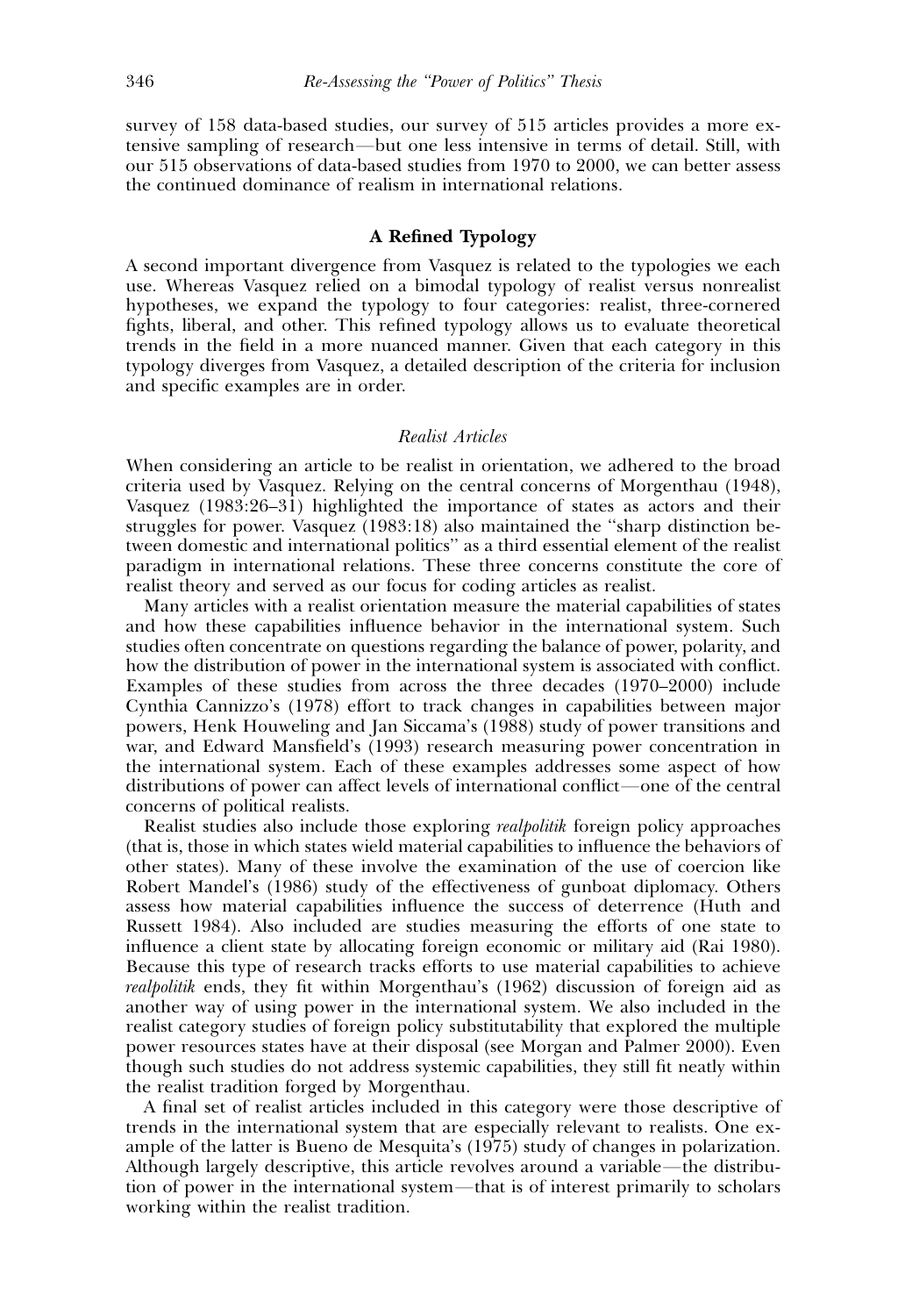In sum, the majority of articles classified as realist involved either polarizationbalance of power issues or how various elements of power are wielded in the international system. Over the three decades examined here, realist articles remained closely tied to these issues while advancing in concept measurement and methodological sophistication.

# Liberal Articles

Whereas Vasquez relied on Morgenthau as the exemplar of the realist paradigm, liberalism lacks an obvious leading voice. In the study of international relations, a broad canopy shelters a series of distinctly liberal concerns. Doyle (1997:206), for instance, claims that ''what we call liberalism resembles a family portrait of principles and institutions, recognizable by certain characteristics—for example, individual freedom, political participation, private property, and equality of opportunity.'' For the most coherent representatives of liberalism in international relations, we look to the writings of Immanuel Kant and Thomas Paine, two of the founders of liberal thought in considerations of relations among nations. Kant is frequently cited by scholars of international relations. Although Paine is less cited, Michael Howard (1978:29) has argued that every liberal ''who has written about foreign policy since [the publication of *Rights of Man*] has been able to provide little more than an echo of Paine's original philippic.'' Both of these liberal authors represent a certain vision of international politics based upon individual rights, democratic governance, and international peace resulting from democracy, free trade, and international cooperation. Both Kant and Paine were critical of realist, power-based explanations of international relations. Kant's liberal international thought is best represented in his 1795 essay, ''Perpetual Peace'' (see Kant 1991); Paine's is in his Rights of Man from 1791 (see Paine 1969). For more recent surveys of the international thought of Kant and Paine, see Doyle (1997) and Walker (2000), respectively. As a practical matter, we coded articles as having a liberal orientation if they addressed questions of the democratic peace, the differences that democratic governance makes in a state's foreign policy—the democratic difference, peace through trade, support for international law and organization, international regimes, and human rights enforcement.

Like the realist articles over the 30-year period, liberal articles tended to emphasize the same sets of questions. Nowhere is this more apparent than the democratic peace literature. Although the inter-democratic peace claim can be traced back to Paine's works during the American and French revolutions (Walker 2000:58), it was first explored in a data-based study by Small and Singer (1976). Small and Singer's efforts to identify a democratic difference were followed by a cascade of research. Examples of democratic peace research range from Erich Weede's (1984) study of democratic war-proneness to Bruce Russett, John Oneal, and David Davis' (1998) paper, which examines the relative importance of democracy, trade, and membership in international organizations for the reduction of militarized interstate disputes (MIDs) between states. Also included is Brian Lai and Dan Reiter's (2000) study of democratic alliance patterns. Although it could be argued that alliances are largely realist constructs, the search for variation between democracies and authoritarian states in their respective alliance behavior is rooted in liberalism, dating back to Kant's idea of a federation of democratic states. As a rule, when studies explored the effects that democratic regimes have on foreign policy behaviors, we classified them as liberal studies.

Other articles coded as liberal included those exploring whether or not trade reduces conflict between states, such as that by Solomon Polachek (1980). Articles examining how international organizations manage violent conflict were also coded liberal (Haas 1983). Finally, descriptive studies tracing support for world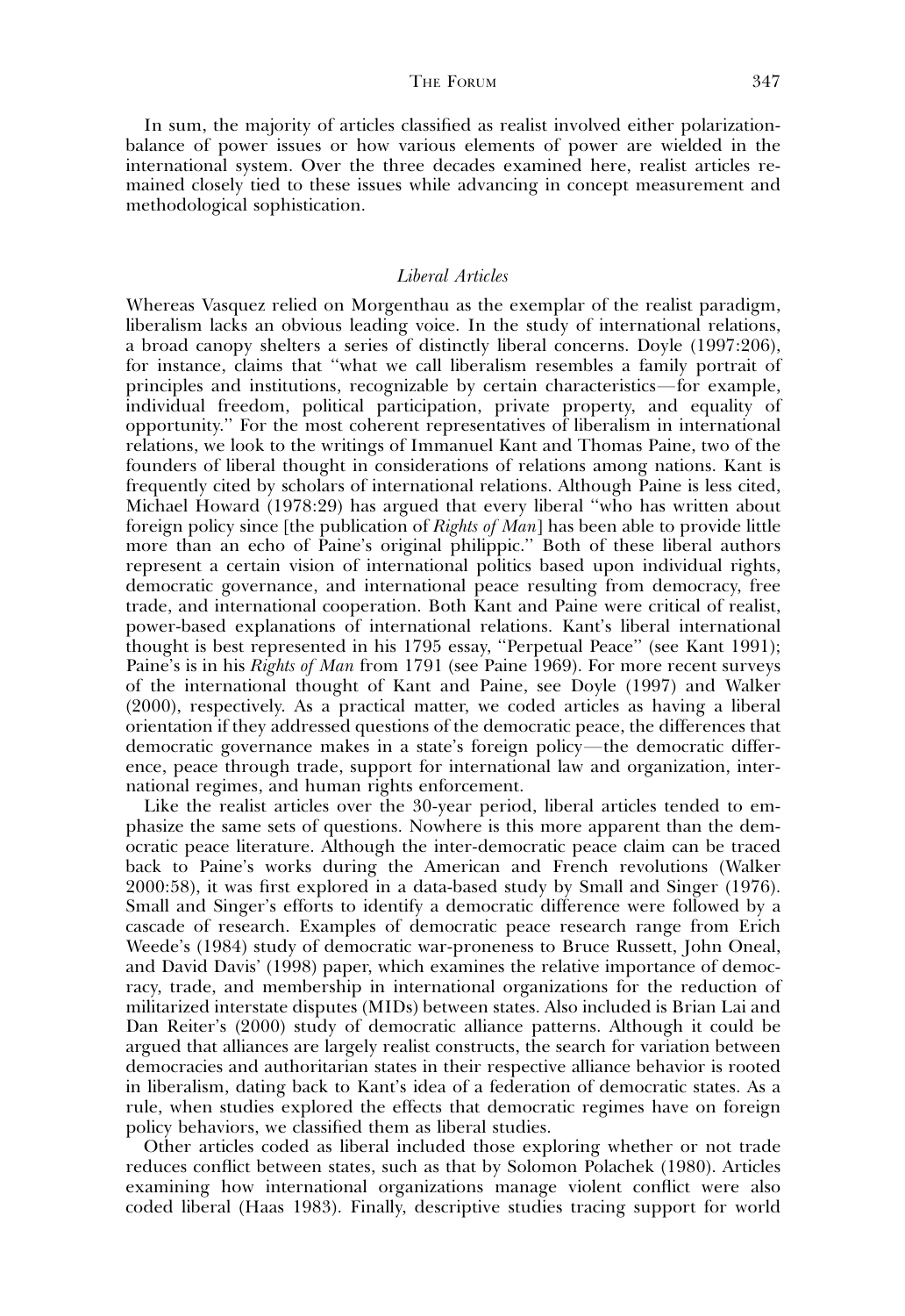organization and order were categorized as liberal (Angell 1973). Collectively, these articles fall within the framework of liberal thought in international relations.

#### Three-Cornered Fights

Perhaps the most challenging alteration from the Vasquez typology involves our inclusion of three-cornered fights as a distinct category. Imre Lakatos (1970) notes how three-cornered fights provide valued insights when evaluating rival research programs or theories. A three-cornered fight can be thought of as a study whose central question is rooted in contested conjectures from two theoretical frameworks but is evaluated by one empirical test. Two corners of the fight consist of the two contradictory theoretical conjectures with the third corner consisting of the evidence that bears on these conjectures. Even though many studies exhibit some element of a three-cornered fight, we focused on those articles in which the conjectures directly related to a realist and a nonrealist conjecture.

Examples of three-cornered fights include the alliance-war studies conducted by Charles Ostrom and Francis Hoole (1978) and by Jack Levy (1981). These were coded as three-cornered fights because both realists and liberals predict associations between alliances and war, albeit opposite kinds of associations. Indeed, liberals from Thomas Paine to Woodrow Wilson warned of the dangers posed by forming military alliances. One of the first liberal critiques noting the dangers of alliances was Paine's claim (see Paine 1908:27) in 1787 that England's ''speculative alliances served rather to draw her into a continental war . . . than extricate her from a war.'' More than a century later, Wilson concluded that any system of ''offensive and defensive alliances made settled peace impossible'' (in Claude 1962:82). For liberals, alliances contribute to mistrust among states and may spark a spiral of insecurity leading to higher probabilities of war. Realists disagree with this scenario. For realists, alliances compose a central feature of the balance of power and are thought to promote peace not war as liberals posit. Waltz (1979:128), for instance, warns that failing to balance through alliances or arms increases ''may risk one's own destruction.'' In a world fraught with anarchy and self-seeking actors, realists look to alliance-making as one way to promote peace by signaling resolve, enhancing deterrence, and maintaining a balance of power. In short, realists see alliances as a potential source of international stability and peace whereas liberals view them as sources of increasing threats, spirals of insecurity, and higher probabilities of war.

The alliance and war hypothesis stands as a classic example of a three-cornered fight between liberals and realists. With the Vasquez typology, these studies were coded exclusively realist. This practice may exaggerate the importance of realism while systematically underestimating the presence of nonrealist conjectures. We, therefore, classified such studies in a separate category. However, given our concern with the dominance of realism, all three-cornered fights lacking a realist component were coded in the ''other'' category. For our purposes, three-cornered fights are studies that test realist conjectures against nonrealist alternatives.

Other examples of three-cornered fights include Michael Wallace's (1982) and Susan Sample's (1998) studies of arms races in which realist and liberal predictions are directly contrasted. Jochen Mayer and Ralph Rotte's (1999) analysis of how arms transfers might lead to either successful deterrence or conflict spirals in client states also fits within the three-cornered fight category. Another example of a threecornered fight is Russell Leng's (1993) study of the effectiveness of *realpolitik* bullying compared with more liberal policies of accommodation. Moreover, threecornered fights encompass those studies that contrast realist rational actor models (that is, Allison's [1971] Model I) with organizational or bureaucratic politics models (Models II and III). For example, Jacek Kugler, A. F. K. Organski, and Dan Fox (1980) examine whether military spending levels can be explained by a rival's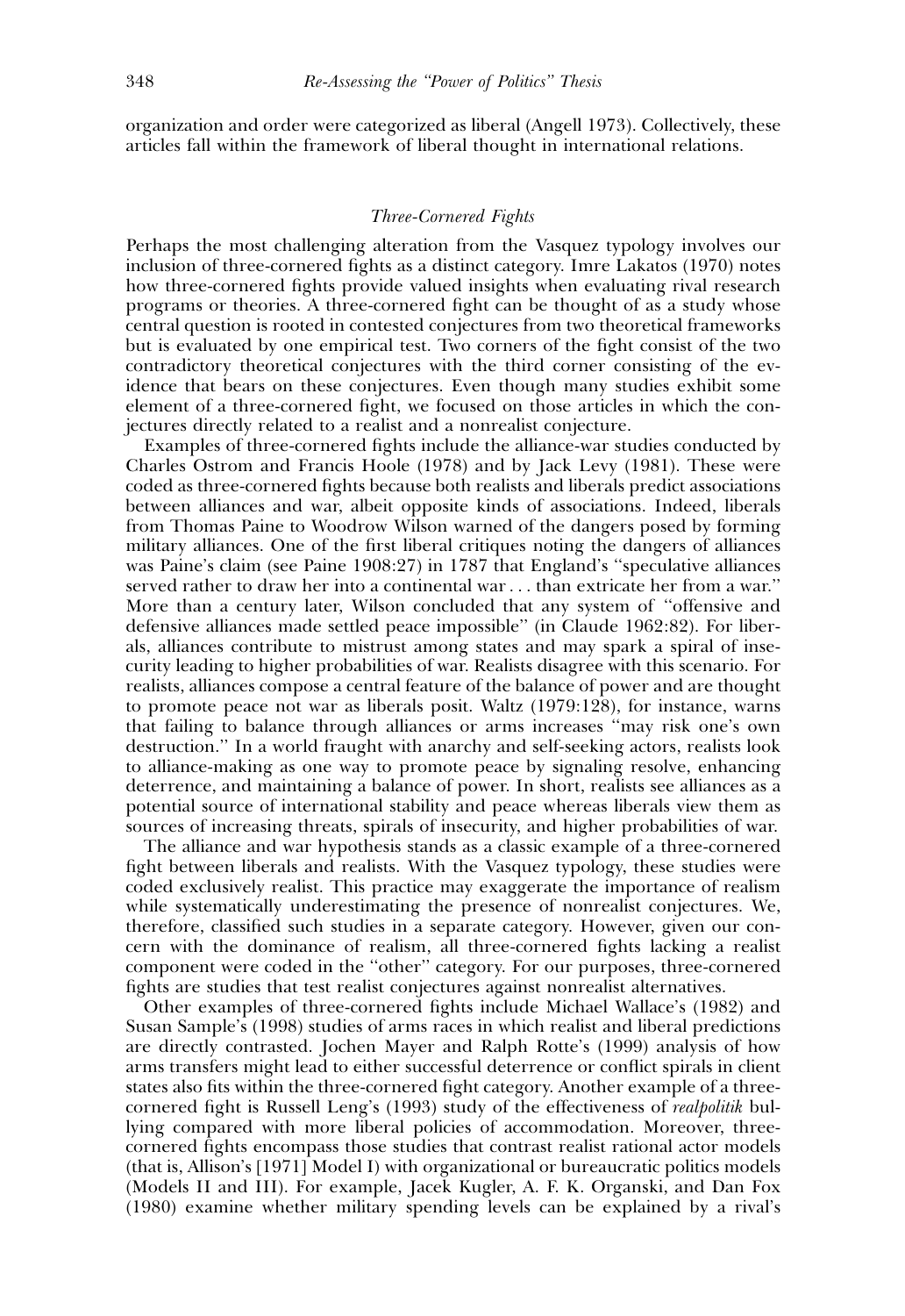spending (that is, a realist, Model I explanation) or by organizational interests and past spending levels (that is, an organizational, Model II explanation).

However, it is important to emphasize that whenever two realist hypotheses were contrasted, we did not code the article as a three-cornered fight. For instance, a power transition model contrasted with a balance of power model constitutes a test anchored firmly in realism because both posit that the distribution of power in the system impacts the likelihood of war. But if a balance of power model was contrasted with an explanation outside of realism, we considered it a three-cornered fight. By identifying three-cornered fights, we can better assess the frequency with which realist-oriented studies incorporate alternative theoretical explanations.

#### Other Studies Outside of Realism and Liberalism

The fourth category we used is a residual category consisting of articles that do not clearly fit within realism or liberalism. Many of these studies track trends in international behaviors over time. John Sigler (1971), for instance, examined trends of conflict and cooperation between leading powers over a 5-year period. Similarly, Charles Gochman and Zeev Maoz (1984) reported the frequencies of MIDs over time without a clear-cut theoretical emphasis. Although their description of the data set did not address specific theoretical concerns, MIDs have been used in liberal and realist studies alike. Indeed, Oneal and Russett (1999) relied on MIDs in their Kantian exploration of peace-through-trade and democratic peace hypotheses. On the other hand, Richard Stoll (1984) used MIDs in a realist study assessing the levels of conflict within differing concentrations of power. When trends and data sets are reported in a descriptive manner and with no clear theoretical underpinning, we classified them in this residual category, even though the data could prove useful for different theoretical purposes. The MID data set is perhaps the best example.

This "other" category is by no means a-theoretical. Many of these studies are well-developed in terms of causal and theoretical logic, but they simply fall outside the frameworks of realism and liberalism. Included are studies exploring the connection between domestic and international conflict and diversionary theory. Beginning with Charles Kegley, Neil Richardson, and Gunter Richter (1978) and Dieter Eberwein et al. (1979), the theme of how domestic political conflict affects foreign policy behavior was repeatedly examined over the 30-year period. As a rule, these studies were coded in the residual category. However, studies of the frequency of diversionary tactics between authoritarian and democratic states was coded liberal because the independent variable is regime type. The claim that authoritarian leaders will resort to diversionary acts more frequently than their democratic counterparts has a long liberal lineage reaching back to Paine in 1791 (Paine 1969:99). According to this coding criterion, studies of diversionary theory devoting little attention to regime type are classified in the other category (Fordham 1998). But we code studies like that of Christopher Gelpi (1997), which explores the propensity of democratic regimes to divert in the liberal category. The latter asks a question central to liberal thought concerning whether democratic regimes do, indeed, behave differently in the international arena.

Some further studies fitting into the other category include Levy and Morgan's (1986) study of war-weariness, Henderson's (1997) study of how ethnic divisions can contribute to war-proneness, and Patrick Regan's (1996) analysis of factors leading to successful international interventions in civil wars. Finally, we coded studies that tested a large number of hypotheses drawn from across the theoretical spectrum in this category. One example is Stuart Bremer's (1992) wide-ranging study of various correlates of interstate war, which included factors like power and militarization as well as regime type and geography.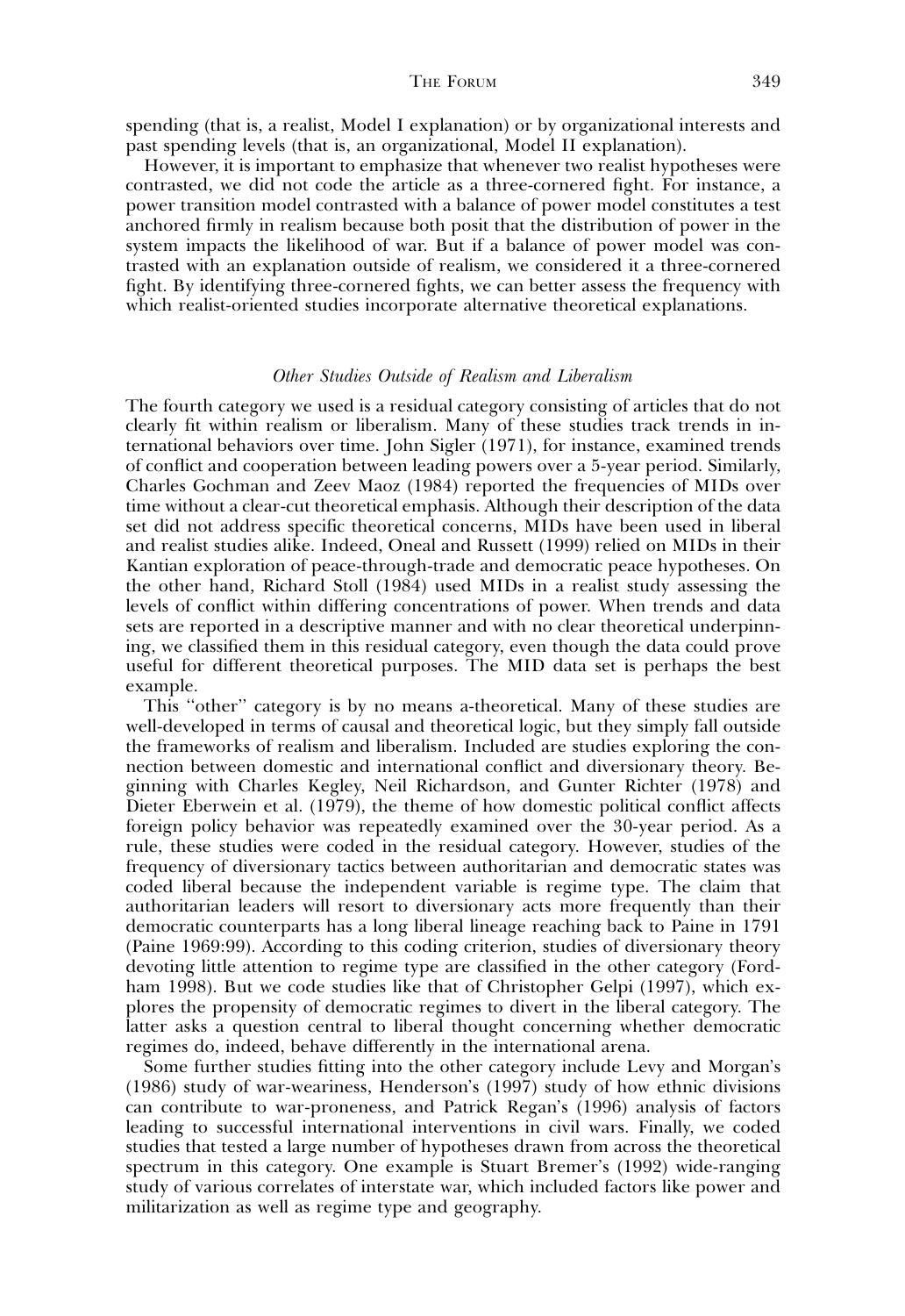# Illustrations of Categories

A summary of examples of articles coded into our fourfold typology in chronological order is presented in Table 1. Within the realist category, the central concerns were measuring and wielding state power. Within the liberal category, regime type and international organizations were predominant, with studies of the democratic difference becoming more frequent in the 1990s. Three-cornered fights represent those studies in which a realist conjecture was matched up with a contending conjecture from another theoretical perspective. In the ''other'' category are studies that fall outside realism or liberalism.

These four categories offer a mutually exclusive and logically exhaustive coding scheme for data-based articles. As previously noted, coding only data-based articles may limit our findings. However, these articles have two distinct advantages over a more comprehensive survey of international relations research. First, we found it relatively easy to classify data-based studies, with their explicit hypotheses and operationalizations of variables. In assessing theoretical orientation, data-based studies leave relatively little to interpretation. As a result, intercoder reliability was high and we can report our findings with a high degree of confidence. In fact, intercoder reliability tests of random blind codings proved robust at higher than 95 percent. Second, a probably more important reason for relying on data-based articles exclusively has to do with comparability. Given that Vasquez based his claims of the predominance of realism on data-based studies, to further explore this question we chose to do so with a comparable population of cases. The 515 articles we classified represent cases similar to those examined by Vasquez (1983) in his first edition of The Power of Power Politics.

#### Findings

Several trends emerge from the categorization of the 515 data-based articles we reviewed that were published from 1970 to 2000. First, the number of data-based articles that have been published in the four leading international relations journals has dramatically increased over the past three decades. Only 37 data-based articles were published from 1970 to 1975 according to Gibbs and Singer's (1993) compilation. From 1995 to 2000, more than 150 data-based articles appeared in International Organization, World Politics, the International Studies Quarterly, and the Journal of Conflict Resolution. This steady increase in data-based research has also been acknowledged by Sprinz and Wolinsky-Nahmias (2004).

Table 2 shows the percentage of articles informed by realism, three-cornered fights, liberalism, and other theoretical concerns. Over the entire period, realism still remains the single most important theoretical guide. Realism informed 36 percent of the data-based studies whereas liberalism informed just under 21 percent of these studies. Three-cornered fights accounted for 17 percent of the articles, and other theoretical concerns informed the remaining 26 percent.

Although realism remains dominant over the past three decades, there is a marked decline in its influence. As concerns with the Cold War balance of power retreat into the distant past, the number of studies exploring polarity, concentration of power, and coercion have, in turn, declined. For the final 6-year period coded (1995–2000), realism accounted for less than 22 percent of the data-based studies in world politics.

This decline in the focus on realism has been met, perhaps unsurprisingly, with the relative ascent of liberalism. Whereas realism has declined to less than 22 percent from 1995 to 2000, liberalism has come to inform 39 percent of the data-based articles. Much of this increase in liberal-informed studies results from various concerns with the democratic peace and how the democratic regime type can alter foreign policy. The increase in studies informed by liberalism can, perhaps, be traced to end of the Cold War and the new wave of democratization. But it might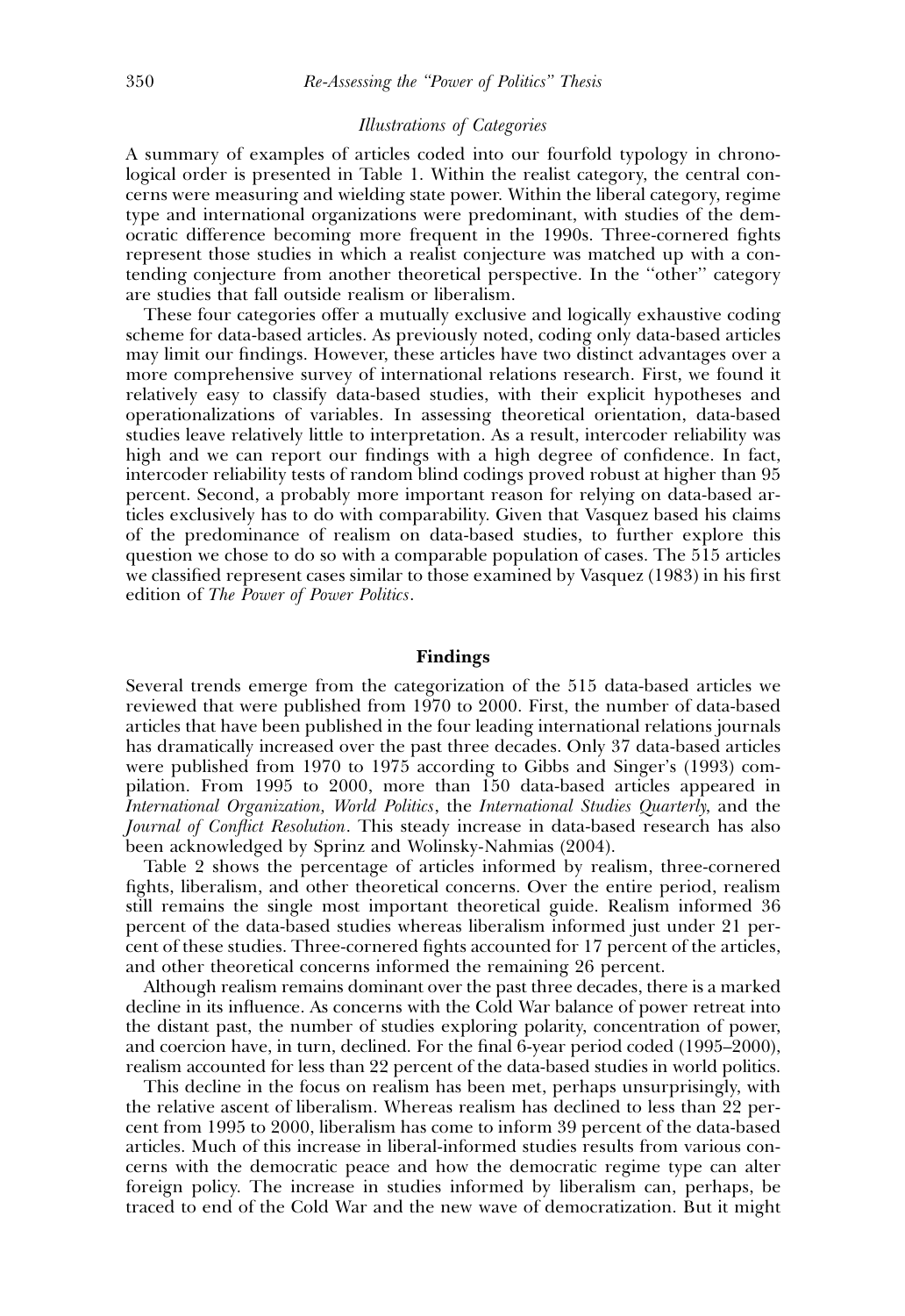|                                                                                                                                                        | EXECUTIVE IN THE LATER VIOLENCE IN THE VIOLENCE IN THE VIOLENCE IN THE VIOLENCE IN THE VIOLENCE IN THE VIOLENCE                         |                                                                                                                                |                                                                                                                                   |
|--------------------------------------------------------------------------------------------------------------------------------------------------------|-----------------------------------------------------------------------------------------------------------------------------------------|--------------------------------------------------------------------------------------------------------------------------------|-----------------------------------------------------------------------------------------------------------------------------------|
| Realism                                                                                                                                                | Liberalism                                                                                                                              | Three-Cornered Fights (TCF)                                                                                                    | Other                                                                                                                             |
| Iouweling and Siccama (1988)<br>forgan and Palmer (2000)<br>sueno de Mesquita (1975)<br>Iuth and Russett (1984)<br>Iansfield (1993)<br>Jannizzo (1978) | Russett, Oneal, and Davis (1998)<br>Small and Singer (1976)<br>Lai and Reiter (2000)<br>Polachek (1980)<br>Angell (1973)<br>Haas (1983) | Kugler, Organski, and Fox (1980)<br>Ostrom and Hoole (1978)<br>Wallace (1982)<br>Sample (1998)<br>Leng (1993)<br>Levy $(1981)$ | Gochman and Maoz (1984)<br>Levy and Morgan (1986)<br>Sigler (1971)<br>Eberwein et al. (1979)<br>Henderson (1997)<br>Bremer (1992) |
|                                                                                                                                                        |                                                                                                                                         |                                                                                                                                |                                                                                                                                   |

TABLE 1. Examples of Coded Articles over Three Decades TABLE 1. Examples of Coded Articles over Three Decades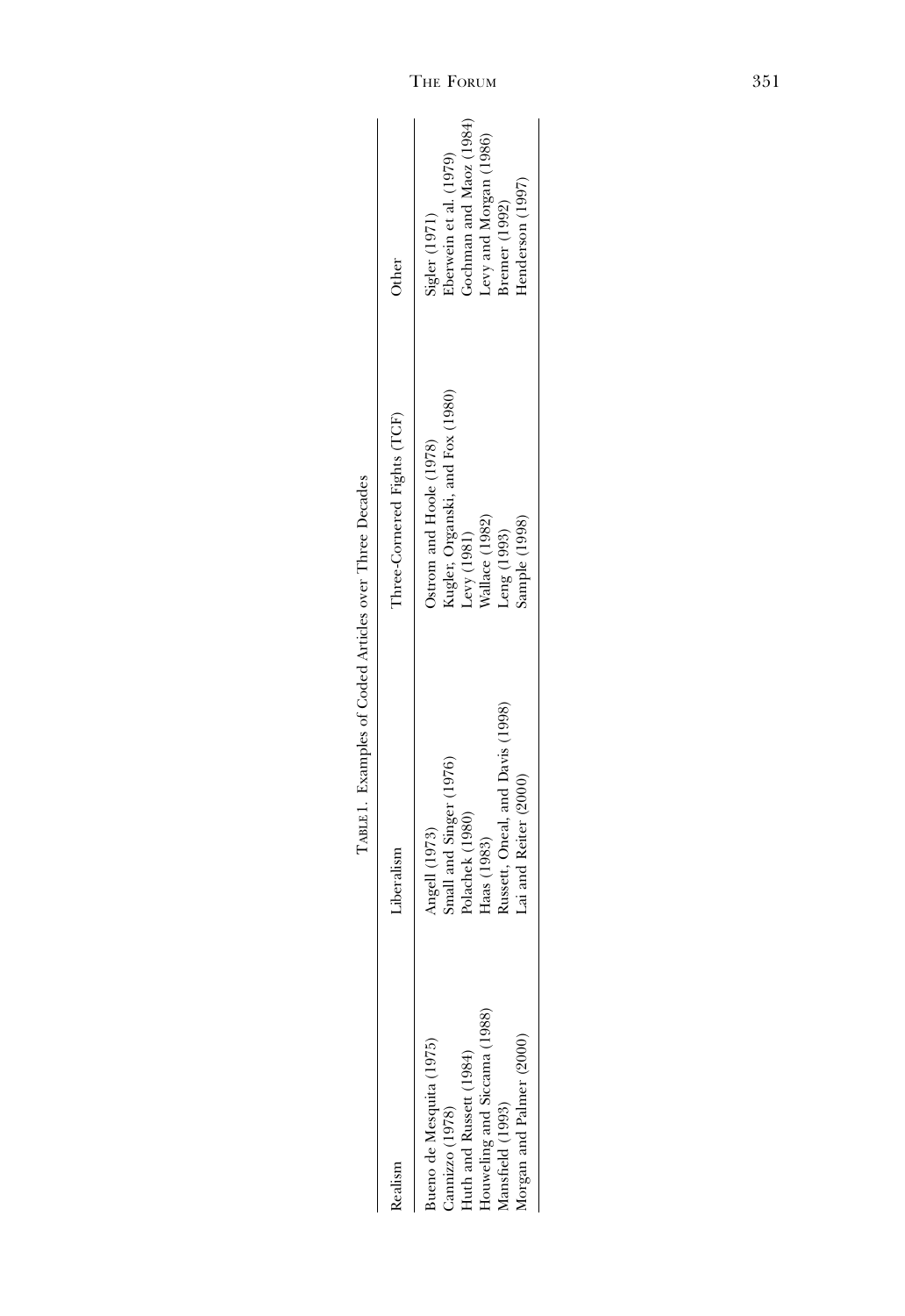| Year      | Realist       | TCF           | Liberal       | Other          | Total |
|-----------|---------------|---------------|---------------|----------------|-------|
| 1970-1974 | $18(48.64\%)$ | 9(24.32%)     | $3(8.1\%)$    | $7(18.91\%)$   | 37    |
| 1975-1979 | 29 (46.77%)   | $10(16.12\%)$ | $8(12.9\%)$   | 15 (24.19%)    | 62    |
| 1980-1984 | 37 (38.14%)   | 23 (23.71%)   | 12 (12.37%)   | 25 (25.77%)    | 97    |
| 1985-1989 | 30 (48.38%)   | $9(14.06\%)$  | $10(15.62\%)$ | $15(23.43\%)$  | 64    |
| 1990-1994 | 36 (36%)      | 19 (19%)      | 13 (13%)      | 32 (32%)       | 100   |
| 1995-2000 | 34 (21.93%)   | 20 (12.90%)   | 61 $(39.35%)$ | 40 $(25.80\%)$ | 155   |
| Total     | 184 (35.72%)  | 90 (17.47%)   | 107 (20.77%)  | 134 (26.01%)   | 515   |

|  | TABLE 2. Number and Percentage of Data-Based Articles Per Category for Each Five-Year Period, |           |  |  |  |
|--|-----------------------------------------------------------------------------------------------|-----------|--|--|--|
|  |                                                                                               | 1970–2000 |  |  |  |

also be explained by the progressive nature of the democratic peace research program (Chernoff 2004). The growing influence of liberalism in the study of world politics is most pronounced in the latter part of 1990s.

Perhaps the most encouraging sign for those proponents of theoretical pluralism is the large number of three-cornered fights and studies that are not directly tied to liberalism and realism. Over the past three decades, three-cornered fights remained relatively steady, accounting for, on average, 17 percent of the data-based studies. An additional 26 percent of the studies were coded in the residual category (that is, studies informed by neither realism nor liberalism). These findings suggest far more theoretical diversity in international relations over the past 30 years than that depicted by Vasquez (1998).

Another way of assessing the standing of realism in the field is to aggregate threecornered fights with realist-coded articles. Recalling that three-cornered fights had one corner informed by realism, this aggregation provides an alternative measure of realism's influence in the field. To create a dichotomous typology along the lines examined by Vasquez, we combined realist-oriented studies with three-cornered fights to create a broad realist category. For the nonrealism category, we combined the liberal and other categories. The resulting bimodal distribution of realist and nonrealist categories approximates the procedure used by Vasquez (1983). Even with this privileged coding (that is, by classifying those studies that are partially realist as realist exclusively), there is still a noted decline in realism.

From 1970 to 1974 realist studies and three-cornered fights accounted for nearly 73 percent of the data-based studies published during this time period. By 1995– 2000, the broad realist category had fallen to 35 percent. This is a drastic decline from the more than 90 percent that Vasquez reported for the period before 1970. The evidence suggests that realism is one of many theoretical lenses currently guiding scholarship in international relations. It also suggests that the decline in realism has been met with a dramatic increase in articles addressing questions rooted in liberal theory. Even though this decline of realism in the 1990s may be

TABLE 3. Number and Percentage of Data-Based Articles Categorized as Realist/Three-Cornered Fight Versus Liberal/Other, 1970–2000

| Year      | Realist/TCF  | Liberal/Other  | Total |
|-----------|--------------|----------------|-------|
| 1970-1974 | 27 (72.97%)  | $10(27.02\%)$  | 37    |
| 1975-1979 | 39 (62.90%)  | 23 (37.09%)    | 62    |
| 1980–1984 | 60(61.85%)   | $37(38.14\%)$  | 97    |
| 1985–1989 | 39 (60.93%)  | 25 (39.06%)    | 64    |
| 1990-1994 | 55 (55%)     | 45 (45%)       | 100   |
| 1995–2000 | 54 (34.83%)  | $101(65.16\%)$ | 155   |
| Total     | 274 (53.20%) | 241 (46.79%)   | 515   |
|           |              |                |       |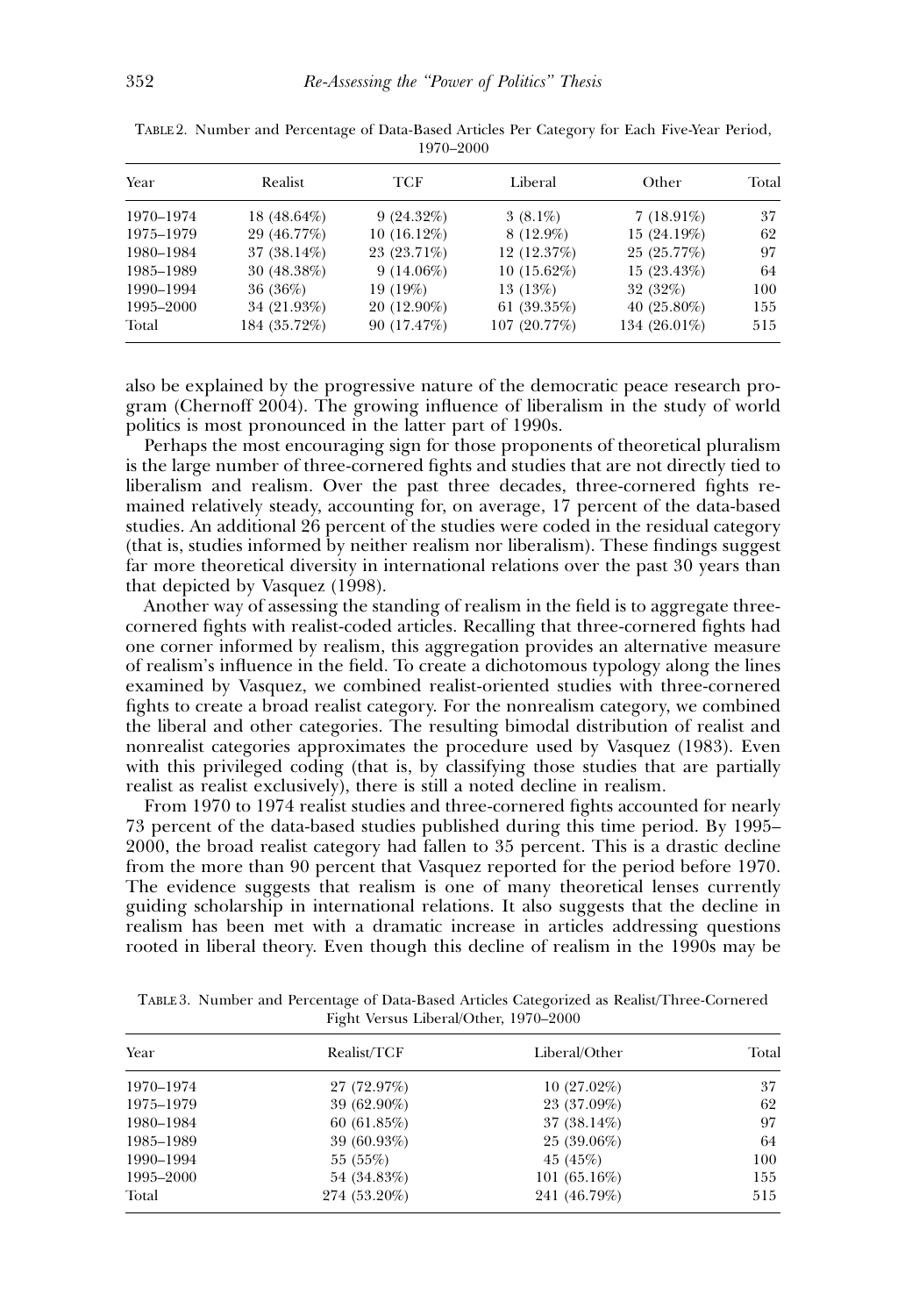unsurprising to some, many leading scholars have continued to characterize the field as realist dominant. While highlighting realism's inadequacies, for example, Alexander George (2000:ix) granted that structural-realist theory remains ''the dominant international relations theory in American political science.'' Leaving aside the question of realism's success or failure as a theory, the data in Table 3 indicate that it is no longer the dominant framework that it once was. Instead, the field of international relations is currently characterized by a theoretical diversity with a leaning toward liberalism.

#### Conclusions

Scholarly investigations, especially in the social sciences, rarely take place in a vacuum. More than a century ago in 1891, the historian Frederick Jackson Turner (1938:52) reflected on how ''each age writes the history of the past anew with reference to the conditions uppermost in its own time.'' International relations scholars surely take many of their cues from the contemporary global environment—those conditions uppermost in their own time. As world politics unfolds in distinct eras, scholars seek to describe and explain these conditions. Recognizing the importance of presentist influences, it is probably not surprising that during the height of the Cold War Vasquez would find that the vast majority of data-based research in international relations was oriented around realist theory. This period was characterized by events and attitudes that were particularly suited for realist explanations. Issues over balance of power, alliances, arms transfers, coercive diplomacy, and crises were all very salient for the times. But the times have changed.

With the end of the Cold War, the expansion of democracy, and the increasing importance of global trade and international organizations, the world is no longer neatly suited to realist concerns. All these phenomena demand scholarly explanation that realist theory is unable to provide. The discipline's drift away from Cold War concerns regarding power balances and *realpolitik* is reflected in the shifting theoretical orientations of the field's data-based studies. From 1970 onwards, we witness a gradual decline in realist-oriented studies. Accompanying this decline in realism is an increase in studies informed by liberalism. In the last years of the twentieth century, liberalism surpassed realism as the single most important theoretical guide to data-based work in world politics. The degree to which studies of the twenty-first century could be influenced, in turn, by terrorist threats and military efforts to combat them remains to be seen. Perhaps realism will reemerge as the dominant theoretical framework.

Evidence from 1970 to 2000, however, tracks a declining importance of realism. This decline might have been more dramatic had we included constructivist works, case studies exploring domestic political institutions, or studies examining international political economy and trade. But as previously noted, for reasons of comparability with Vasquez's earlier works, we concentrated on data-based studies exclusively. Even within this population of studies—long considered a bastion of realist scholarship—realism no longer informs the majority of the work. Although realism is far from absent in the recent study of international relations, it no longer wields the influence that Vasquez (1983, 1998) reported for earlier periods. The ''power of power politics'' and other references to realism's dominance do not appear to be accurate descriptions of recent international relations research.

In effect, research in international relations is no longer bound by one paradigmatic vision of global politics. Evidence presented here shows a field with a plurality of theoretical concerns. Rather than a Kuhnian paradigm, recent research suggests theoretical diversity. Even though advocates for normal science may frown at this theoretical fragmentation, others will celebrate it. For the latter, multiple theoretical frameworks are necessary for the broad inquiry and criticism so essential to a solid basis of knowledge. According to Popper (1994:143), researchers ''should keep the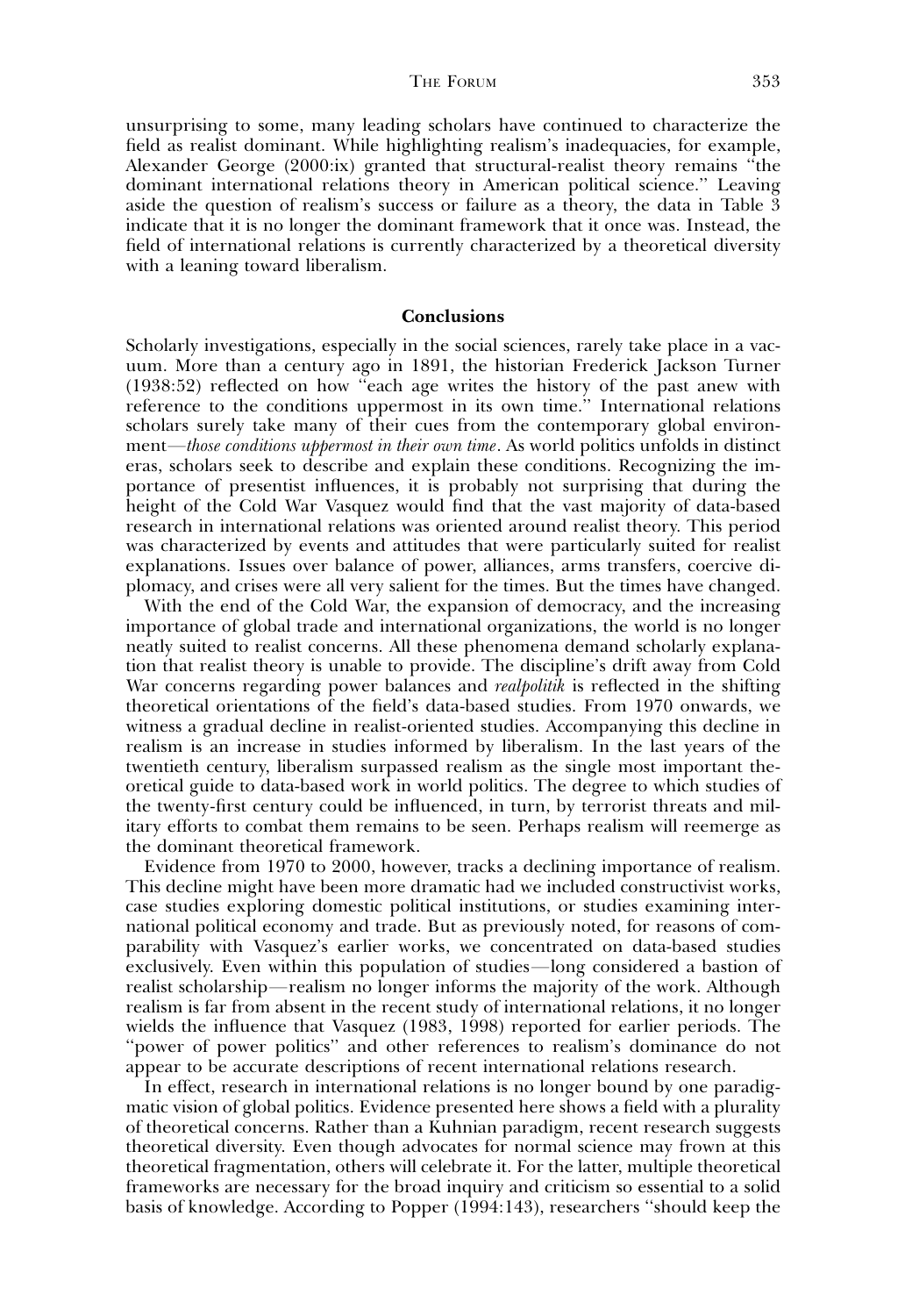flow of ideas running from all tributaries.'' For advocates of theoretical pluralism, the decline in the ''power of power politics'' thesis is an encouraging sign for the field of international relations.

# References

- ALLISON, GRAHAM. (1971) The Essence of Decision: Explaining the Cuban Missile Crisis. Boston: Little, Brown.
- ANGELL, ROBERT. (1973) National Support for World Order. Journal of Conflict Resolution 17:429–454.
- ASHLEY, RICHARD. (1984) The Poverty of Neorealism. In Neorealism and Its Critics, edited by Robert Keohane. New York: Columbia University Press.
- BANKS, MICHAEL. (1985) Where Are We Now? Review of International Studies 11:215–233.
- BANKS, MICHAEL. (1990) The International Relations Discipline: Asset or Liability for Conflict Resolution? In Conflict: Readings in Management and Resolution, edited by John Burton and Frank Dukes. London: MacMillan.
- BARKIN, J. SAMUEL. (2003) Realist Constructivism. International Studies Review 5:325–342.
- BRECHER, MICHAEL. (1999) International Studies in the Twentieth Century and Beyond: Flawed Dichotomies, Synthesis, Cumulation. International Studies Quarterly 43:213–264.
- BREMER, STUART. (1992) Dangerous Dyads: Conditions Affecting the Likelihood of Interstate War, 1816–1965. Journal of Conflict Resolution 36:309–341.
- BUENO DE MESQUITA, BRUCE. (1975) Measuring Systemic Polarity. Journal of Conflict Resolution 19: 187–216.
- BUENO DE MESQUITA, BRUCE. (1985) The War Trap Revisited: A Revised Expected Utility Model. American Political Science Review 79:156–177.
- BUENO DE MESQUITA, BRUCE, JAMES MORROW, RANDOLPH SIVERSON, AND ALASTAIR SMITH. (1999) An Institutional Explanation of the Democratic Peace. American Political Science Review 93:791–807.
- BURTON, JOHN W., AND DENNIS SANDOLE. (1986) Generic Theory: The Basis of Conflict Resolution. Negotiation Journal 2:333–349.
- CANNIZZO, CYNTHIA. (1978) Capability Distributions and Major Power War Experiences, 1816–1965. Orbis 21:947–959.
- CHERNOFF, FRED. (2004) The Study of Democratic Peace and Progress in International Relations. International Studies Review 6:49–77.
- CLAUDE, INIS. (1962) Power and International Relations. New York: Random House.
- DOYLE, MICHAEL. (1997) Ways of War and Peace. New York: W.W. Norton.
- EBERWEIN, DIETER, GISELA HUBNER-DICK, WOLFGANG JAGODZINSKI, HANS RATTINGER, AND ERICH WEEDE. (1979) External and Internal Conflict Behavior Among Nations, 1966–1967. Journal of Conflict Resolution 23:715–742.
- FEARON, JAMES, AND ALEXANDER WENDT. (2002) Rationalism v. Constructivism: A Skeptical View. In Handbook of International Relations, edited by Walter Carlsnaes, Thomas Risse, and Beth Simmons. London: Sage.
- FORDHAM, BENJAMIN. (1998) The Politics of Threat Perception and the Use of Force: A Political Economy Model of the Uses of Force, 1949–1994. International Studies Quarterly 42:567–590.
- GARAND, JAMES, AND MICHAEL GILES. (2003) Journals in the Discipline: A Report on a New Survey of American Political Scientists. PS: Political Science and Politics 26:293–308.
- GELPI, CHRISTOPHER. (1997) Democratic Diversions: Government Structure and the Externalization of Domestic Conflict. Journal of Conflict Resolution 41:255–282.
- GEORGE, ALEXANDER. (2000) Foreword. In Being Useful: Policy Relevance and International Relations Theory, edited by Miroslav Nincic and Joseph Lepgold. Ann Arbor: University of Michigan Press.
- GIBBS, BRIAN, AND J. DAVID SINGER. (1993) Empirical Knowledge on World Politics: A Summary of Quantitative Research, 1970–1991. Westport, CT: Greenwood Press.
- GILPIN, ROBERT. (1981) War and Change in World Politics. New York: Cambridge University Press.
- GOCHMAN, CHARLES, AND ZEEV MAOZ. (1984) Militarized Interstate Disputes, 1816–1976: Procedures, Patterns, and Insights. Journal of Conflict Resolution 28:585–615.
- HAAS, ERNST. (1983) Regime Decay: Conflict Management and International Organizations. International Organization 37:189–256.
- HENDERSON, ERROL. (1997) Culture or Contiguity: Ethnic Conflict, the Similarity of States, and the Onset of War, 1920–1989. Journal of Conflict Resolution 41:649–668.
- HOLSTI, K. J. (1998) Scholarship in an Era of Anxiety: The Study of International Politics During the Cold War. Review of International Studies 24:17–46.
- HOWARD, MICHAEL. (1978) War and the Liberal Conscience. New Brunswick: Rutgers University Press.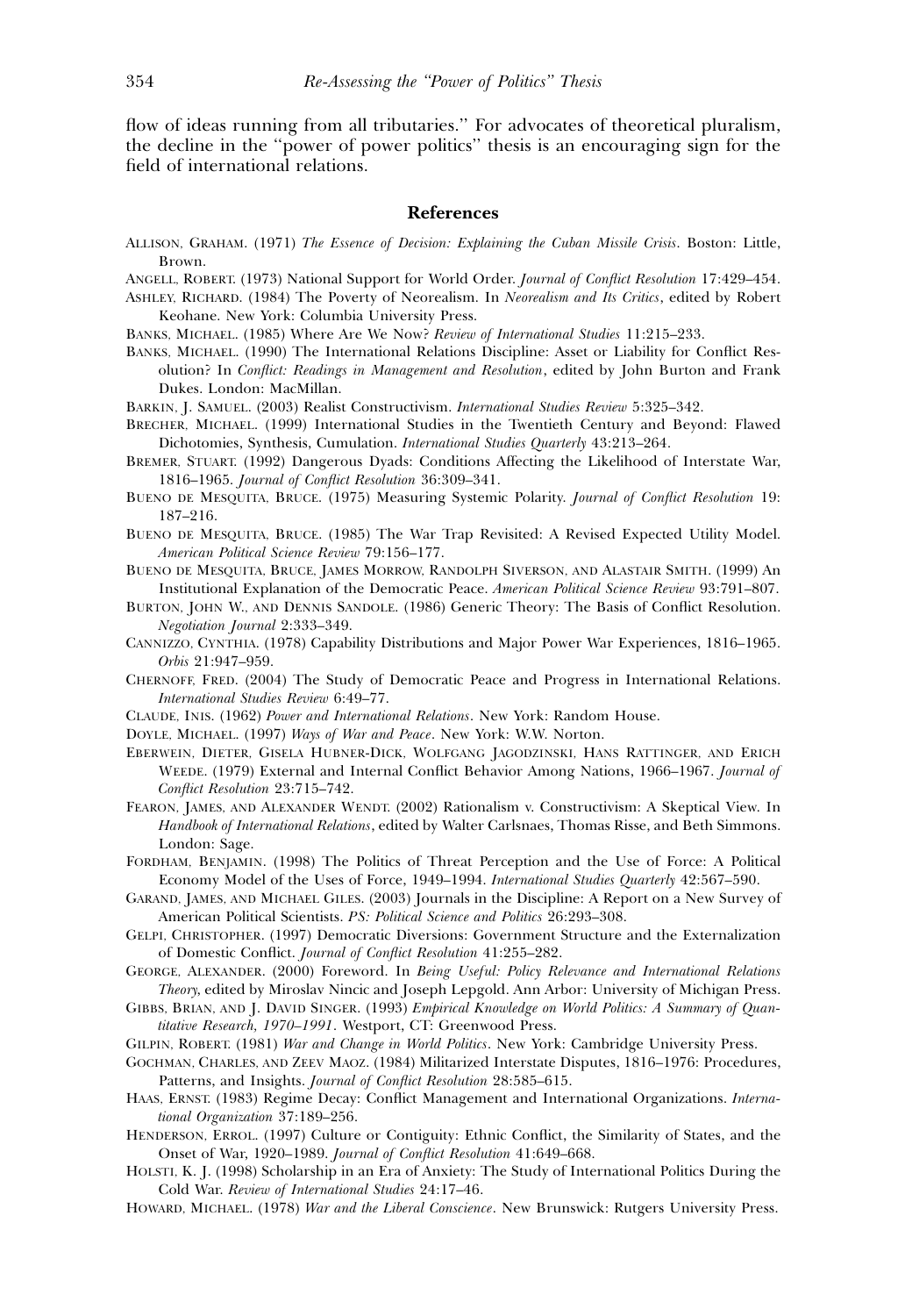- HOUWELING, HENK, AND JAN SICCAMA. (1988) Power Transitions as a Cause of War. Journal of Conflict Resolution 32:87–103.
- HUTH, PAUL, AND BRUCE RUSSETT. (1984) What Makes Deterrence Work? Cases from 1900–1980. World Politics 36:496–526.
- JONES, SUSAN, AND J. DAVID SINGER. (1972) Beyond Conjecture in International Politics: Abstracts of Data-Based Research. Itasca, IL: F.E. Peacock Publishers.
- KANT, IMMANUAL. (1991) Perpetual Peace. In Kant's Political Writings, translated by H. B. Nisbet and edited by Hans Reiss. 2nd edition. Cambridge: Cambridge University Press.
- KEGLEY, CHARLES W., JR. (1993) The Neoidealist Moment in International Studies: Realist Myths and New International Realities. International Studies Quarterly 37:131–146.
- KEGLEY, CHARLES W., JR., NEIL RICHARDSON, AND GUNTER RICHTER. (1978) Conflict at Home and Abroad: An Empirical Extension. Journal of Politics 40:742–752.
- KUGLER, JACEK, A. F. K. ORGANSKI, AND DAN FOX. (1980) Deterrence and the Arms Race: The Impotence of Power. International Security 4:105–138.
- KUHN, THOMAS. (1970) The Structure of Scientific Revolutions. 2nd edition. Chicago: University of Chicago Press.
- LAI, BRIAN, AND DAN REITER. (2000) Democracy, Political Similarity, and International Alliances, 1816–1992. Journal of Conflict Resolution 44:203–227.
- LAKATOS, IMRE. (1970) Falsification and the Methodology of Scientific Research Programs. In Criticism and the Growth of Knowledge, edited by Imre Lakatos and Alan Musgrave. London: Cambridge University Press.
- LEGRO, JEFFREY, AND ANDREW MORAVCSIK. (1999) Is Anybody Still a Realist? International Security 24: 5–55.
- LENG, RUSSELL. (1993) Reciprocating Influence Strategies in Interstate Crisis Bargaining. Journal of Conflict Resolution 37:3–41.
- LEVY, JACK S. (1981) Alliance Formation and War Behavior: An Analysis of the Great Powers, 1495–1975. Journal of Conflict Resolution 25:581–613.
- LEVY, JACK S., AND T. CLIFTON MORGAN. (1986) The War-Weariness Hypothesis: An Empirical Test. American Journal of Political Science 30:26–49.
- MANDEL, ROBERT. (1986) The Effectiveness of Gunboat Diplomacy. International Studies Quarterly 30:59–76.
- MANSFIELD, EDWARD. (1993) Concentration, Polarity, and the Distribution of Power. International Studies Quarterly 37:105–128.
- MAOZ, ZEEV. (1989) Power, Capabilities, and Paradoxical Conflict Outcomes. World Politics 41:239–266.
- MAYER, JOCHEN, AND RALPH ROTTE. (1999) Arms and Aggression in the Middle East, 1948–1991: A Reappraisal. Journal of Conflict Resolution 43:45–57.
- MEARSHEIMER, JOHN. (1990) Back to the Future: Instability in Europe after the Cold War. International Security 15 (Summer):5–56.
- MORGAN, T. CLIFTON, AND GLENN PALMER. (2000) A Model of Foreign Policy Substitutability: Selecting the Right Tools for the Job(s). Journal of Conflict Resolution 44:11–32.
- MORGENTHAU, HANS. (1948) Politics Among Nations: The Pursuit of Power and Peace. Chicago: University of Chicago Press.
- MORGENTHAU, HANS. (1962) A Political Theory of Foreign Aid. American Political Science Review 56:301–309.
- NICHOLSON, MICHAEL. (1998) Realism and Utopianism Revisited. Review of International Studies 24: 65–82.
- NIOU, EMERSON, PETER ORDESHOOK, AND GREGORY ROSE. (1989) The Balance of Power: Stability in International Systems. Cambridge: Cambridge University Press.
- ONEAL, JOHN, AND BRUCE RUSSETT. (1999) The Kantian Peace: The Pacific Benefits of Democracy, Interdependence, and International Organizations, 1885–1992. World Politics 52:1–37.
- OSTROM, CHARLES, JR., AND FRANCIS HOOLE. (1978) Alliances and War Revisited. International Studies Quarterly 22:215–236.
- PAINE, THOMAS. (1908) Prospects of the Rubicon. In Life and Writings of Thomas Paine, edited by D. E. Wheeler. New York: Vincent Park and Company.
- PAINE, THOMAS. (1969) Rights of Man, edited by Henry Collins. Baltimore: Penguin Books.
- POLACHEK, SOLOMON. (1980) Trade and Conflict. Journal of Conflict Resolution 24:55–78.
- POPPER, KARL. (1970) Normal Science and Its Dangers. In Criticism and the Growth of Knowledge, edited by Imre Lakatos and Alan Musgrave. Cambridge: Cambridge University Press.
- POPPER, KARL. (1994) The Myth of the Framework: In Defence of Science and Rationality, edited by M. A. Notturno. London: Routledge.